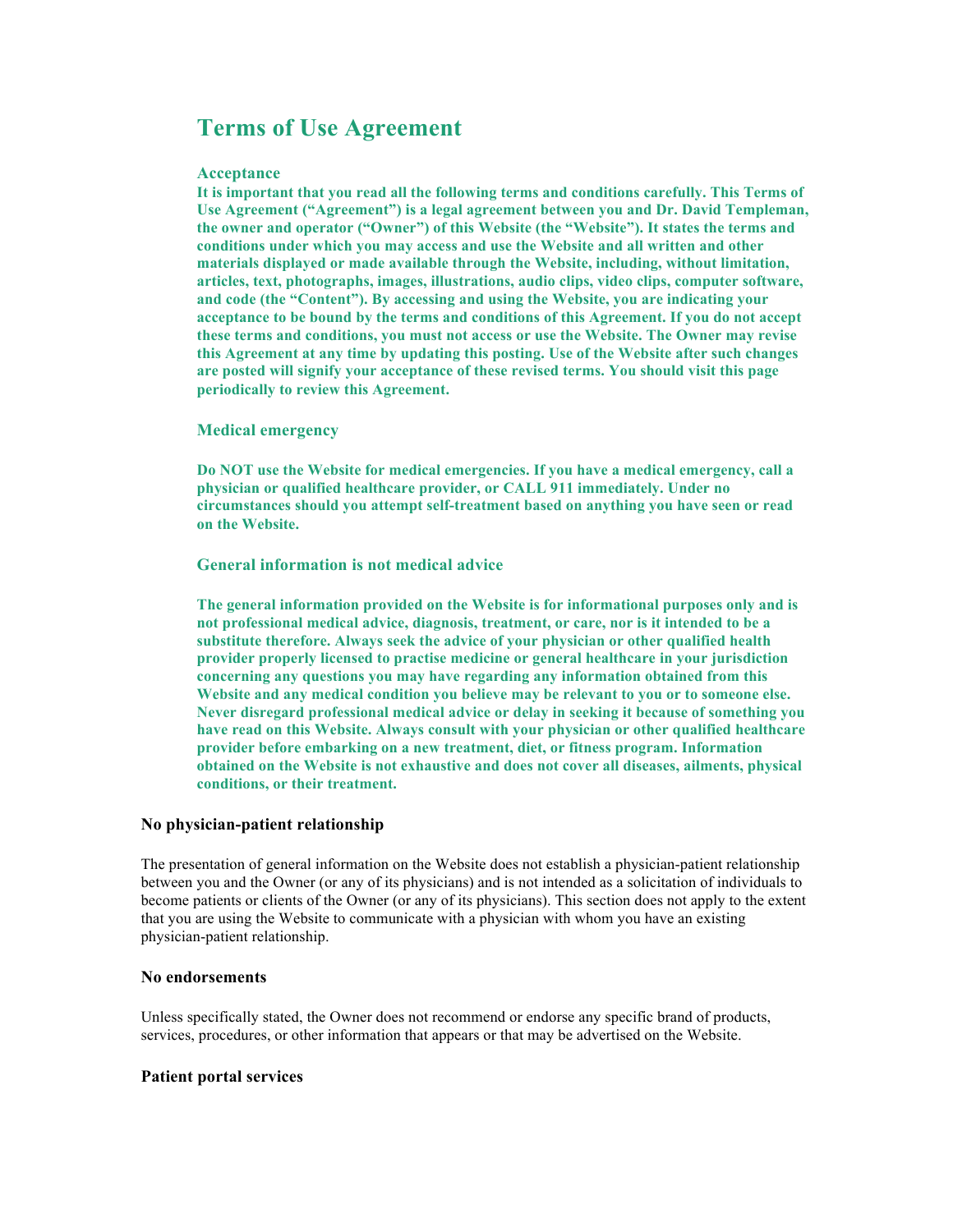If you are an existing patient, the Website may allow you to communicate with the Owner and your physician(s) by email or by some other electronic means. Communications sent by you to the Owner or your physician, or to you by the Owner or your physician via email or this Website may not be secure and may be accessible by third parties. Any use or disclosure of personal information provided by you shall be in accordance with our privacy policy.

The Owner may issue to you a username ("Username") and a password ("Password") to permit you to access the patient portal portion of the Website. You are solely responsible for the confidentiality and use of your Username and Password.

## **Email communication with the public**

The Owner does not wish to use this Website as a means of communication with the public regarding questions or issues of a medical nature. Email communications regarding such matters will not be responded to and will be discarded unread. If you are not an existing patient and you wish to contact the Owner or its physicians regarding medical questions or issues or with regard to appointments, accounts, or other questions, please do so by telephone, fax, or regular mail in the manner set out in the Website.

# **Disclaimer of warranties**

The Website and the Content are provided "AS IS" and "AS AVAILABLE." While the Owner endeavours to provide information that is correct, accurate, current, and timely, the Owner makes no representations, warranties, or covenants, express or implied, regarding the Website and the Content including, without limitation, no representation, warranty, or covenant that (i) the Content contained in or made available through the Website or any item(s) made available on or through the Website will be of merchantable quality and/or fit for a particular purpose; (ii) the Website or Content will be accurate, complete, current, reliable, timely, or suitable for any particular purpose; (iii) that the operation of the Website will be uninterrupted or error-free; (iv) that defects or errors in the Website or the Content, be it human or computer errors, will be corrected; (v) that the Website will be free from viruses or harmful components; and (vi) that communications to or from the Website will be secure and/or not intercepted.

You acknowledge and agree that your access and use of the Website and the Content is entirely at your own risk and liability.

## **Limitation of liability**

In no event shall the Owner, its physicians, officers, directors, employees, agents, licensors, and their respective successors and assigns be liable for damages of any kind, including, without limitation, any direct, special, indirect, punitive, incidental, or consequential damages including, without limitation, any loss or damages in the nature of, or relating to, lost business, medical injury, personal injury, wrongful death, improper diagnosis, inaccurate information, improper treatment, or any other loss incurred in connection with your use, misuse, or reliance upon the Website or the Content, or your inability to use the Website, regardless of the cause and whether arising in contract (including fundamental breach), tort (including negligence), or otherwise. The foregoing limitation shall apply even if the Owner knew of or ought to have known of the possibility of such damages.

The Owner also expressly disclaims any and all liability for the acts, omissions, and conduct of any thirdparty user of the Website, or any advertiser or sponsor of the Website ("third-party"). Under no circumstances shall the Owner, its physicians, officers, directors, employees, agents, licensors, and their respective successors and assigns, be liable for any injury, loss, damage (including direct, special, indirect, punitive, incidental, or consequential damages), or expense arising in any manner whatsoever from (i) the acts, omissions, or conduct of any third-party; and (ii) any access, use, reliance upon, or inability to use any materials, content, goods, or services located at, or made available at, any Website linked to or from the Website, regardless of the cause and whether arising in contract (including fundamental breach), tort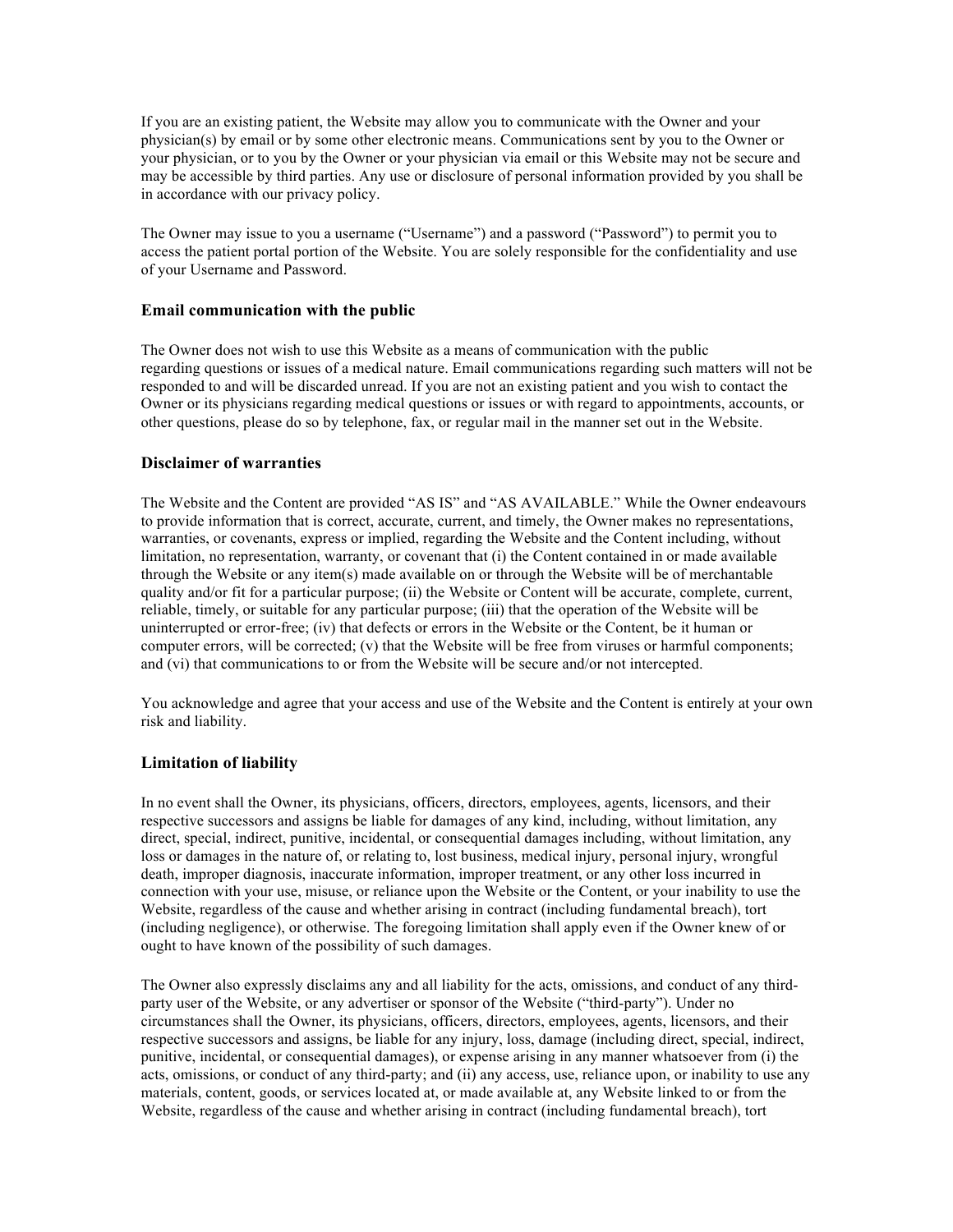(including negligence), or otherwise. The foregoing limitation shall apply even if the Owner knew of or ought to have known of the possibility of such damages.

### **Indemnity**

You agree to indemnify, defend, and hold harmless the Owner and its physicians, officers, directors, employees, agents, licensors, and their respective successors and assigns, from and against any and all claims, demands, liabilities, costs, or expenses whatsoever, including, without limitation, legal fees and disbursements, resulting directly or indirectly from (i) your breach of any of the terms and conditions of this Agreement; (ii) your access to, use, misuse, reliance upon, or inability to access or use the Website, the Content, or any Website to which the Website is or may be linked to from time to time or; (iii) your use of, reliance on, publication, communication, distribution, uploading, or downloading of anything (including the Content) on or from the Website.

#### **Copyright**

The Content is protected by copyright law and is owned by the Owner and its licensors, or the party accredited as the provider of the Content. Except as granted in the limited licence herein, any use of the Content, including modification, transmission, presentation, distribution, republication, or other exploitation of the Website or of its Content, whether in whole or in part, is prohibited without the express prior written consent of the Owner.

#### **Limited licence**

Subject to the terms and conditions of this Agreement, you are hereby granted a limited, non- transferable, and non- exclusive licence to access, view, and use the Website and the Content for your personal, noncommercial use. You are granted the right to download, store, and/or print single copies of items comprising the Content for your personal, non- commercial use, provided that you maintain all copyright and other notices contained in such Content. You may not copy and/or repost items comprising the Content online. You must also abide by any additional requirements governing the use of any specific Content that may be set out in the Website. In the event of a conflict between the terms of a licence governing specific Content and this Agreement, the terms of the specific licence shall govern.

#### **Linking**

The Website may contain links to third-party Websites. These links are provided solely as a convenience to you and not as an endorsement by the Owner of any third-party Website or the content thereof. Unless expressly stated, the Owner does not operate any third-party Website linked to the Website and is not responsible for the content of any third-party Website, nor does it make any representation, warranty, or covenant of any kind regarding any third-party Website including, without limitation, (i) any representation, warranty, or covenant regarding the legality, accuracy, reliability, completeness, timeliness, or suitability of any content on such third-party Websites; (ii) any representation, warranty, or covenant regarding the merchantability and/or fitness for a particular purpose of any third-party Websites or material, content, software, goods, or services located at or made available through such third-party Websites; or (iii) any representation, warranty, or covenant that the operation of such third-party Websites will be uninterrupted or error free, that defects or errors in such third-party Websites will be corrected, or that such third-party Websites will be free from viruses or other harmful components.

While the Owner encourages links to the Website, it does not wish to be linked to or from any third-party Website which contains, posts, or transmits any unlawful or indecent information of any kind, including, without limitation (i) any content constituting or encouraging conduct that would constitute a criminal offense, give rise to civil liability, or otherwise violate any local, state, provincial, territorial, national, international law or regulation which may be damaging or detrimental to the activities, operations,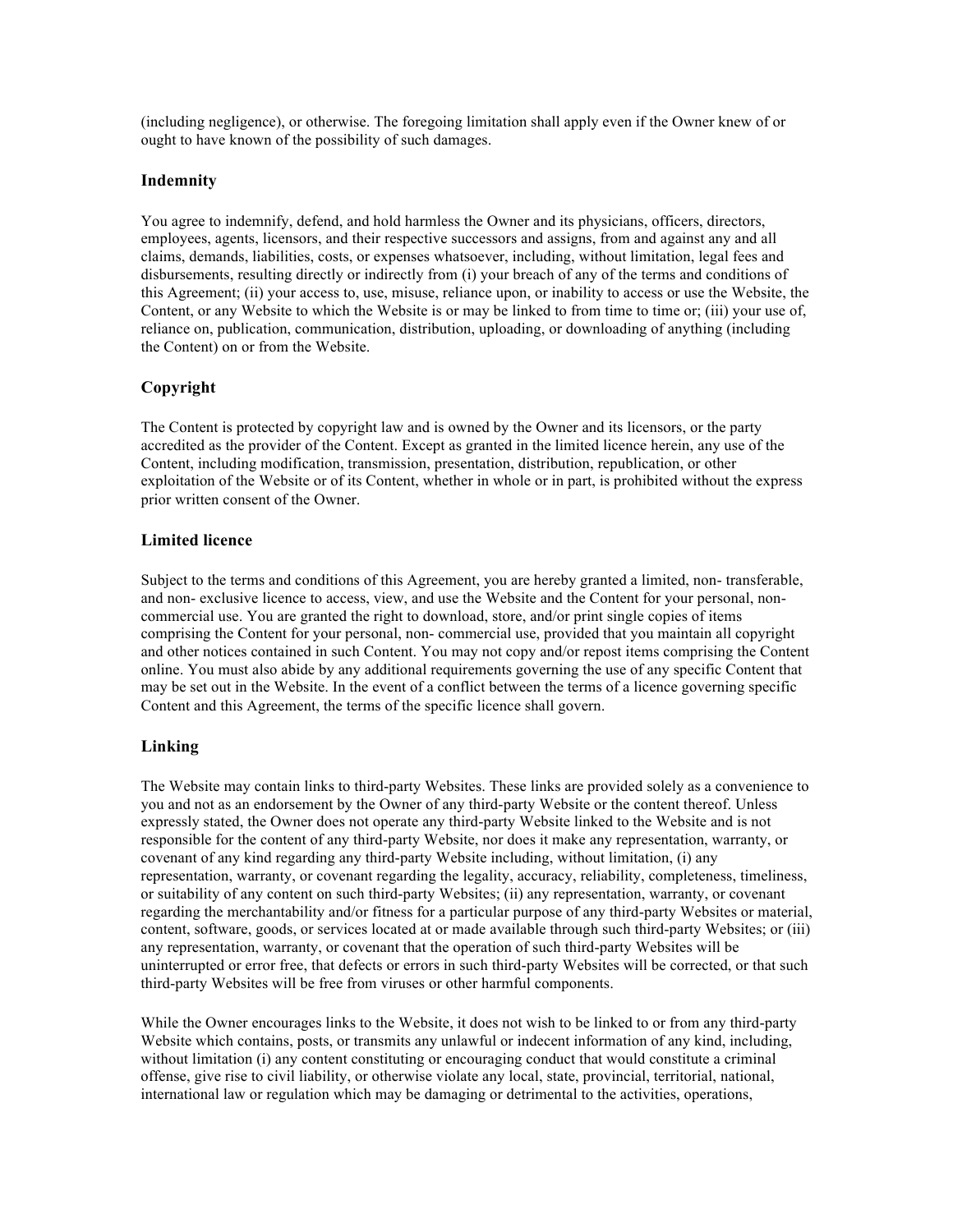credibility, or integrity of the Owner; or (ii) any Website which contains, posts, or transmits any material or information of any kind which violates or infringes upon the rights of others, including material which is an invasion of privacy or publicity rights, or which is protected by copyright, trademark, or other proprietary rights. The Owner reserves the right to prohibit or refuse to accept any link to the Website, including, without limitation, any link which contains or makes available any content or information of the foregoing nature, at any time. You agree to remove any link you may have to the Website upon the request of the Owner.

#### **Software licence and ownership**

All software embedded in or located on or at the Website, including, without limitation, all computer code of all types, including all files and/or images contained in or generated by such software ("Software") is protected by copyright and may be protected by other rights. All such Software is owned by the Owner, its licensors, or the party accredited with ownership of such Software. You are hereby granted the right to access and use the Software embedded and integrated into the Website, subject to (i) the terms and conditions of this Agreement; and (ii) any additional conditions which may be imposed on your access and use of such Software.

If the Website provides Software for download, unless otherwise provided, you are hereby granted, subject to the terms of this Agreement and to any other specific terms and conditions that may apply to your downloading and use of such Software, a personal, non-transferable, non-exclusive licence to (i) install and run one copy of the Software in object code format on a non-networked computer for your personal, noncommercial use; and (ii) to reproduce the Software only as reasonably required to install, run, and make reasonable backup copies as allowed by law.

Except to the extent expressly permitted in this Agreement, you may not (i) use, reproduce, modify, adapt, translate, upload, download, or transmit the Software in whole or in part; (ii) sell, rent, lease, license, transfer, or otherwise provide access to the Software; (iii) alter, remove, or cover any trademarks or proprietary notices included in the Software; and/or (iv) decompile, disassemble, decrypt, extract, or reverse engineer the Software or assist others in doing so.

Other than the limited licence granted herein, nothing contained in the Website shall be construed as granting you any right, title, interest, or other licence in or to any Software embedded or integrated into the Website or made available for download from the Website, including, but not limited, to any intellectual property rights in the Software.

All Software embedded or integrated into the Website is provided "as is," without warranties of any kind, either expressed or implied, including, without limitation, any warranty (i) that the Software is of merchantable quality and/or is fit for any particular purpose; (ii) that the Software will conform with any specification(s) relating to the Software; (iii) that the Software will be free from material defects; (iv) that the Software contains no computer viruses or other contaminants; or (v) that the Software shall process date and time-related data without causing any processing interruptions, abnormal termination, or process or manipulate any time-related data.

#### **Security**

Any information sent or received over the Internet is generally not secure. The Owner cannot guarantee the security or confidentiality of any communication to or from the Website.

#### **Modification to Website**

The Owner reserves the right any time, and from time to time, to modify or discontinue, temporarily or permanently, the Website (or any part thereof ) with or without notice to you. The Owner shall have no liability to you or any third party for any modifications, suspension, or discontinuance of the Website or any part thereof.